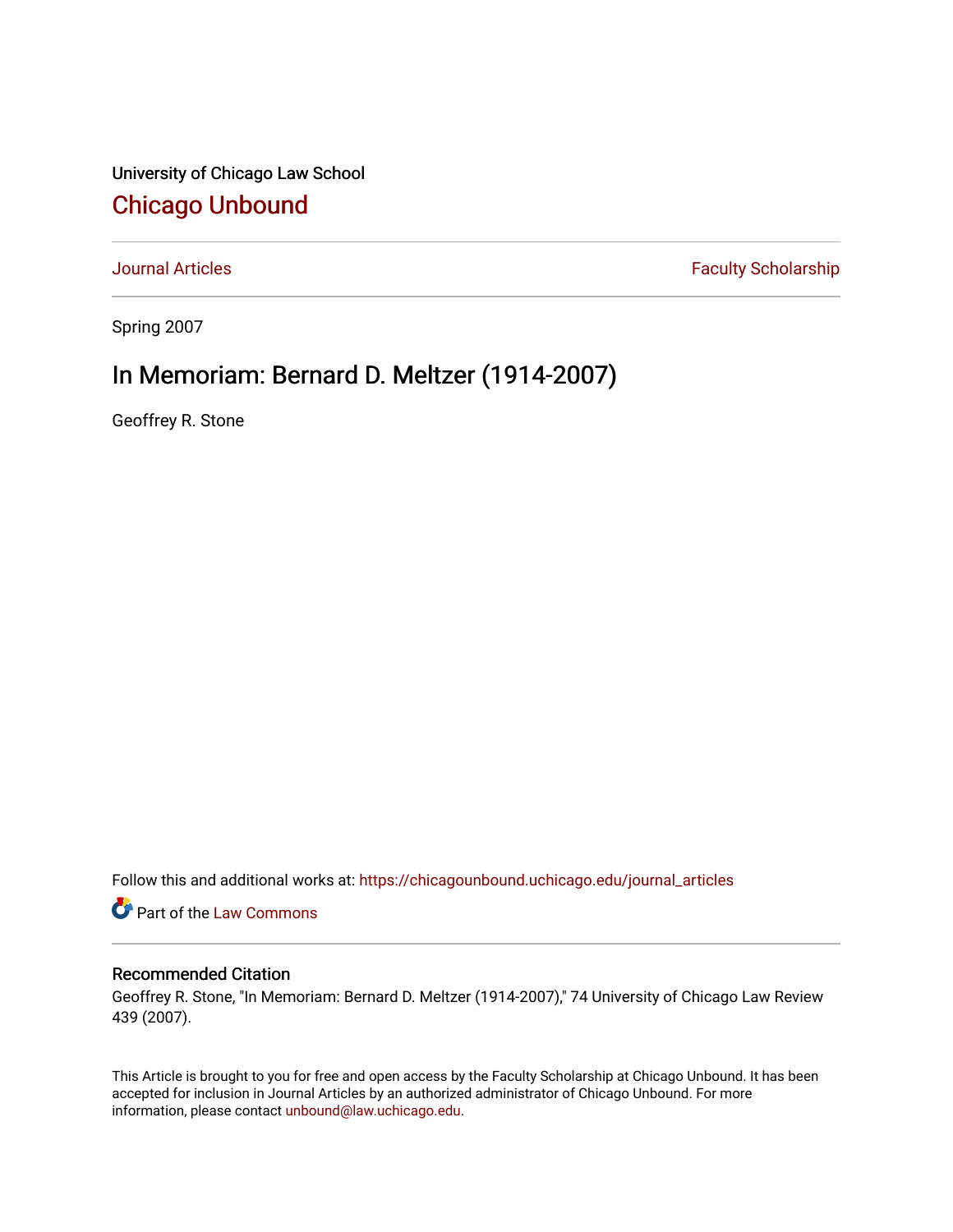## *Geoffrey R. Stonet*

Few current students at the University of Chicago Law School knew Bernie Meltzer, although they pass his portrait every day on their way to class and often passed him in the hall. They would have seen him as a little man, slightly stooped, with large glasses. If they happened to ride with him in the elevator, he undoubtedly asked them a question. Bernie was like that.

Bernie Meltzer was one of the giants of the University of Chicago Law School. Along with his close friends and colleagues Edward Levi, Harry Kalven, and Walter Blum, he was one of four towering figures who redefined and reconstituted the University of Chicago Law School after World War II.

Edward, Harry, Wally, and Bernie were products of the University of Chicago. All four attended both the College and the Law School. (Levi, Kalven, and Blum also grew up in Hyde Park and graduated from the University of Chicago Laboratory Schools. Meltzer, a late bloomer, grew up in Philadelphia and didn't make it to the University until College.)

Levi graduated from the Law School in 1935, Meltzer in 1937, Kalven in 1938, Blum in 1941. Each was a virtuoso student, a Law School legend while still taking exams. After serving their country (Meltzer was a prosecutor at Nuremburg), Levi and Kalven joined the faculty in 1945, Blum and Meltzer in 1946. They quickly became the intellectual core and the heart and soul of the University of Chicago Law School. Their lives were intertwined in innumerable ways. Blum and Kalven were coauthors; Levi and Meltzer were brothers-in-law.'

When I arrived at the Law School as a first-year student in 1968, Levi had just been named President of the University. Meltzer, Kalven, and Blum were at the center of everything in the Law School. Then in their mid-fifties, they had become dominant figures in their respective fields. Blum was a national leader in tax law, Meltzer in labor law and evidence, Kalven in torts and the First Amendment. They were great teachers as well as great scholars, and they were thor-

t Harry Kalven, Jr. Distinguished Service Professor of Law, The University of Chicago. Student of Bernard D. Meltzer (1970-1971,1973-2006).

**<sup>1</sup>** I would be remiss if I failed to note that Jean Meltzer, Kate Levi, Betty Kalven, and Natalie Blum were the "first ladies" of the Law School for a generation. Like every young member of the faculty, I was welcomed into their homes and into their families, and they played a central role in creating and nurturing the very special community that is the University of Chicago Law School.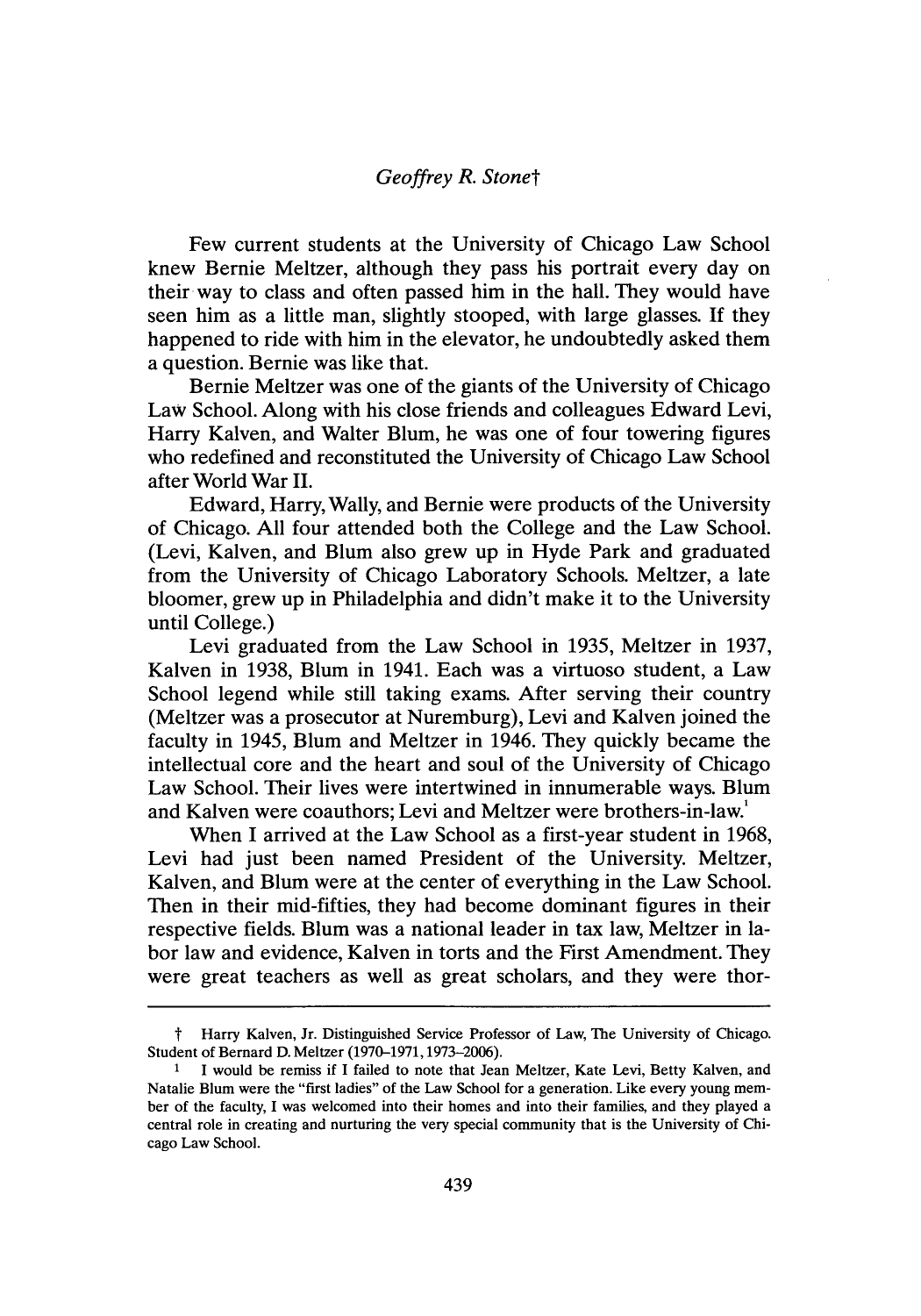oughly devoted to the Law School, its students, and its alumni. They were constantly accessible, incessantly curious, and forever young.

The four of them brought a distinctive intellectual style to the Law School. Although each had his own peculiar quirks and traits of personality, they were all questioners. They questioned everything. In class and out, on every subject, in every conversation, they asked, probed, interrogated, and wondered. If you have found that our Law School is sometimes obsessive about asking questions, that is an essential part of the legacy of Bernie, Wally, Harry, and Edward. You are who they were because of the power of their minds and the gift of their example.

They were lawyers by training and intellectual inclination. Although each was extraordinarily well read and deeply interested in interdisciplinarity (they were among the leaders of the national movement to bring such disciplines as economics, sociology, and philosophy into legal analysis), they were first and foremost lawyers. They brought both to the classroom and to their scholarship a fascination with the law, both in principle and in practice. They were unalterably committed above and beyond all else to legal discourse and to the rule of law.

As a student, I had Bernie for Evidence. It was one of the truly memorable educational experiences of my life. Bernie was a brilliant teacher. His favorite expression was "Sup-pose... **."** The "o" was always drawn out a very, very long time. Whether this was to enable Bernie to frame his question perfectly or to leave the student hanging miserably in suspense, was a mystery I never solved. But in the duration of that "o" many a student (present company included) experienced the dread of anticipation.

Bernie could be sly, elusive, crafty, nit-picky, and pedantic. He was masterful. The distinctions he drew among the various applications of the hearsay rule were always subtle and utterly confounding. They often left me gasping in wonder. When I later joined the faculty, the first upper-division course I taught was Evidence. Even though I'd never seen a trial or even the inside of a trial courtroom, I felt well prepared and passionate about the subject. I have taught Evidence more than twenty times now, and I never fail to hear Bernie's voice in my questions and comments in class.

During the years I served as Dean of the Law School (1987- 1993), Bernie was a constant source of advice, guidance, encouragement, and ever-so-gentle chiding. His concern for our students, curriculum, teaching, and intellectual standards was unsurpassed. Of course, Bernie could be maddeningly legalistic. He could dance on the head of a pin while juggling the angels. When he warmed to an argument, his eyes twinkled behind his glasses, and no point was too fine, no distinction too subtle, to skewer an adversary. Bernie was feisty and